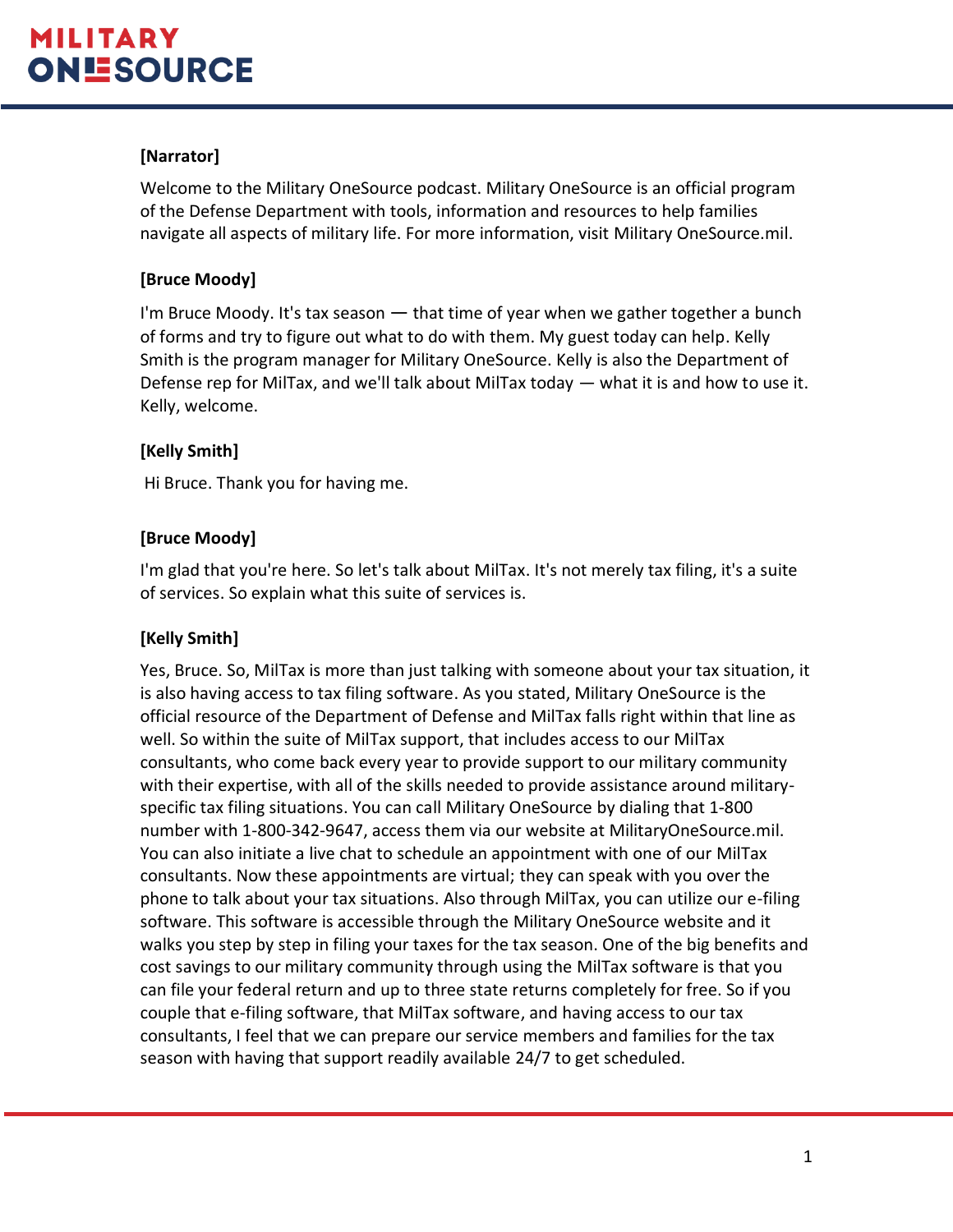#### **[Bruce Moody]**

Okay, so you mentioned the website and the phone number and what we'll do is we'll get those in the episode program notes so people can have a look at those and we'll get into the software in just a minute. But let's begin with the tax consultants. Let's talk about them. Who are they and what's their background?

### **[Kelly Smith]**

You know, Bruce, that's a good question. So, I know I mentioned that they come back every year but actually our tax consultants are available year-round. We do plus up our tax team obviously during tax season because we are very busy during the tax season, but they're available year-round. Now, all of our tax consultants are required to have at least two years of experience as a tax preparer. Several of them are CPAs or they're enrolled agents with the IRS. Additionally, they are required to complete quite a bit of training. Our tax consultants are provided with MilTax training and tax retraining every year. They're also provided with military knowledge and Military Spouse Residency Relief Act training each year as well. They are required to pass the IRS VIDA, which is the advanced military international exams, prior to tax consulting for Military OneSource. So, they come with a wealth of knowledge. And something that I really am proud of with our tax consultants is that they come back typically every year to provide the support. Many of them themselves are retirees, have provided service to the military, whether that's active duty before or they're in the reserves or the Guard, and so they personally are tied to the military and understand the unique situations that our service members and their families face.

# **[Bruce Moody]**

So the tax laws, they change every year, and this is no small thing. These tax laws and those changes really directly and powerfully impact military families and also their taxes. So, you mentioned that these tax consultants come back year after year, but what sort of training do the consultants get to ensure they're keeping up with all of these changes?

#### **[Kelly Smith]**

Yeah, you know our tax team is really intentional, and rightfully so, about the training that they receive. So of course before joining the MilTax team, they are required to pass the IRS VIDA exam prior to them even being able to provide MilTax support. But each year we know, like you said, the tax laws change, the situations change and you know, us coming out of, still kind of being in that COVID environment, are still feeling the impacts of all of the economic changes that occurred due to COVID. We had quite a few trainings this past year around COVID implications. That was one of the special trainings that they received this year, but also annually, they get a refresher on military culture because I think that's very important for them to know. But then also situations that are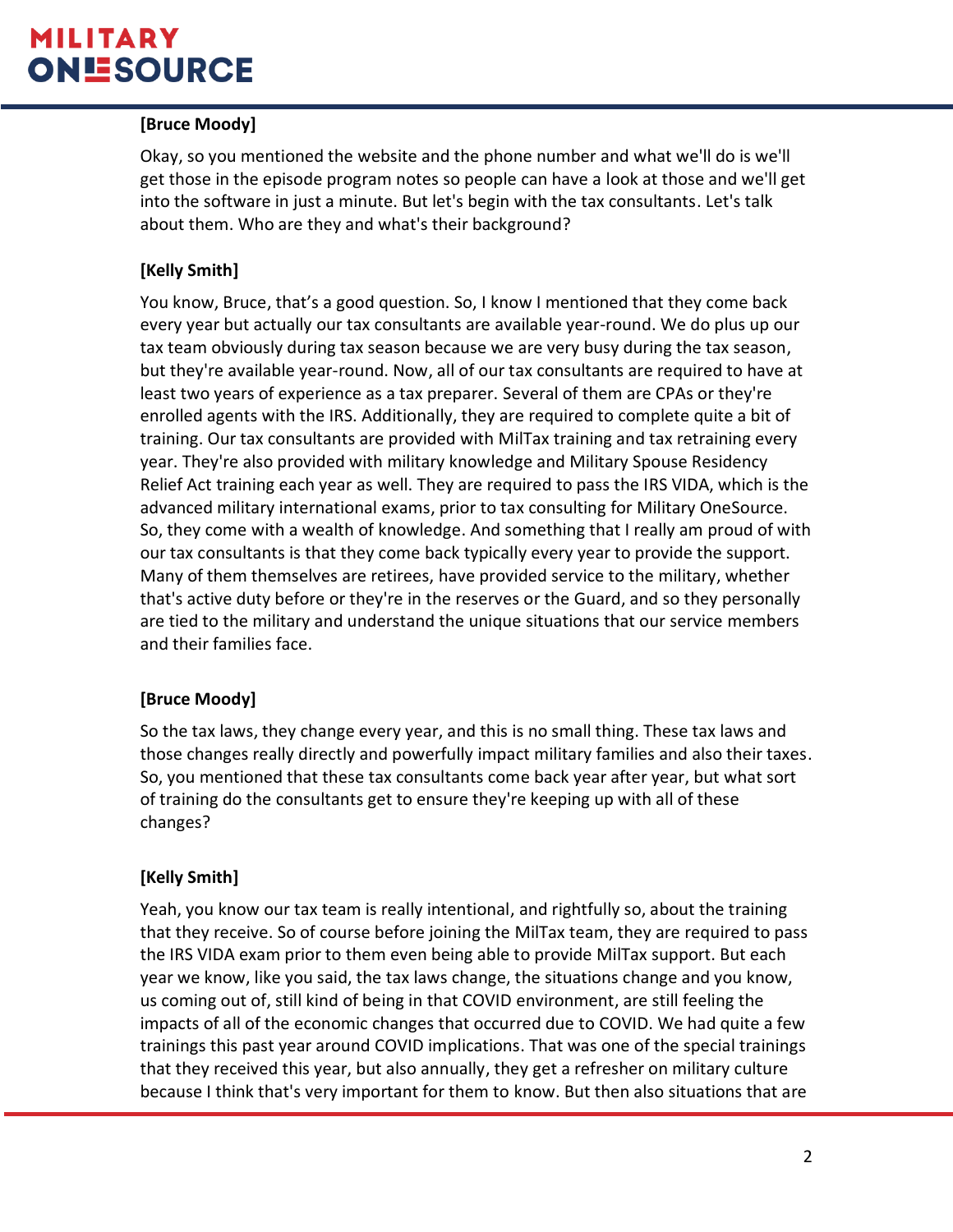unique to our military spouses. There is a training that they complete on the Military Spouse Residency Relief Act. And so those trainings change every year, Bruce, depending upon the hot topics, the tax law changes, but they are required before they are able to provide MilTax assistance throughout the tax season.

# **[Bruce Moody]**

Let's, let's get a little deeper into that because beyond knowing the taxes and the tax law, which obviously is a really good thing, they really need to understand military life. So get into this if you would, why does this matter to a military family that decides to use MilTax?

# **[Kelly Smith]**

Yeah, that's a, that's a good question to dig a little bit deeper into, Bruce. And I think that really speaks to ensuring that our tax consultants understand or have an awareness of military culture so that if they are speaking to, you know, a service member within the Air Force that they're not calling them by the rank of a Marine. If they're talking with a military spouse that they understand the challenges or they have awareness of the challenges that military spouses deal with when it comes to employment or working on the gig economy. Also, being aware of multistate filing, that is very specific to the military community because we PCS. Um and so understanding that our families may have several residences, they may live in several states over the years and understanding that when they speak with them, that this is not unusual, this is kind of par for the course for our military families. Also understanding those nuances around combat pay, requesting extensions when it comes to filing. We want our service members and families to know that there is a level of empathy there. We know that filing taxes is business. You know, we have to do this every year, but that there is that empathy, that ability to develop rapport when filing those taxes is really important to us.

# **[Bruce Moody]**

So, we generally consider this time of year to be tax season. But the tax consultants, they're available for military families year-round. So, why is that?

# **[Kelly Smith]**

They are available throughout the entire year. Our staff, we have a core staff of team members that are available throughout the year. But of course as I said that we do plus up the staff to be ready for the surge during the filing season. But we understand that everyone does not file their taxes before tax day, before April 18, for this year. We understand that we have service members that are in combat zones, and so they have a different deadline for filing their taxes. We understand that we have families obviously that are OCONUS and they're overseas and so we have to have agents available to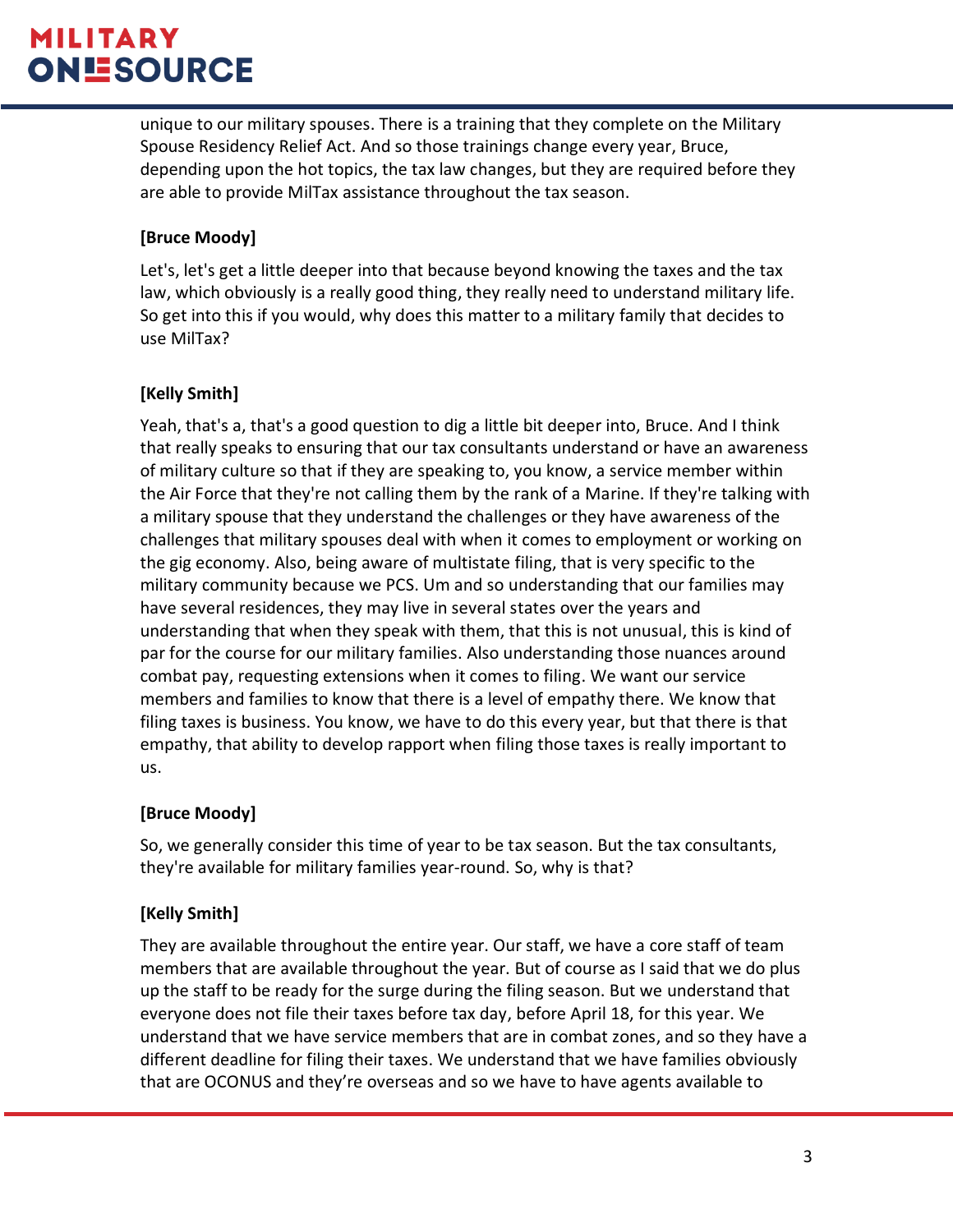provide that support year-round. So, if you call after April 18, we have people ready to provide assistance and that e-filing software is also available through October because we know the need is there for our service members and families.

#### **[Bruce Moody]**

Alright, so let's transition and talk about the e-filing software. Right, so walk me through MilTax. How do I get started? Where do I start? How do I access it?

#### **[Kelly Smith]**

Yeah, that's a great question, Bruce. So, the best way to access the MilTax filing software or just any information that one may have about the tax season or taxes is by going to the Military OneSource website and starting on the MilTax landing page. And to access that MilTax landing page, you want to go to MilitaryOneSource.mil/MilTax. Now when you're on the Military OneSource website, you can then log in to access the MilTax software product. But before you do that, this is the key thing that people often get stuck on, is that you have to log in to your Military OneSource account in order to access the MilTax software. So, the first stop is going to MilitaryOneSource.mil/MilTax. That's M-I-L-T-A-X and then after you get there, you want to log into your Military OneSource account. And from there, you can log into the e-filing software. Another tip that I have for folks is when they're in there, you know, filing their taxes using the efiling software, you want to make sure that you are seeing the Military OneSource, the Military OneSource logo on your filing pages. Sometimes we see that people will file and then they'll step away for a bit, and then they try to pick up where they've left off but they're not within the e-filing software of MilTax, they're in another program — so that can get a little sticky sometimes. So, we encourage people to always go back and log into your Military OneSource account to be able to access the e-filing software from there.

#### **[Bruce Moody]**

So how many times do you want to remind people that they really need to start with Military OneSource?

#### **[Kelly Smith]**

Yes. You know, and thank you for that that reminder, Bruce, because I think sometimes people will start it, you know, start their filing process, like me, and then you've got to go do something else. Like it takes a couple of hours some times. And so when you leave from filing, you can't just go back to the MilTax login. You need to log back into Military OneSource because your account is connected to your MilTax account to access your return from there. So yes, start at MilitaryOneSource.mil. And also, you know, while people are there on the Military OneSource site and they're in the tax resource center, I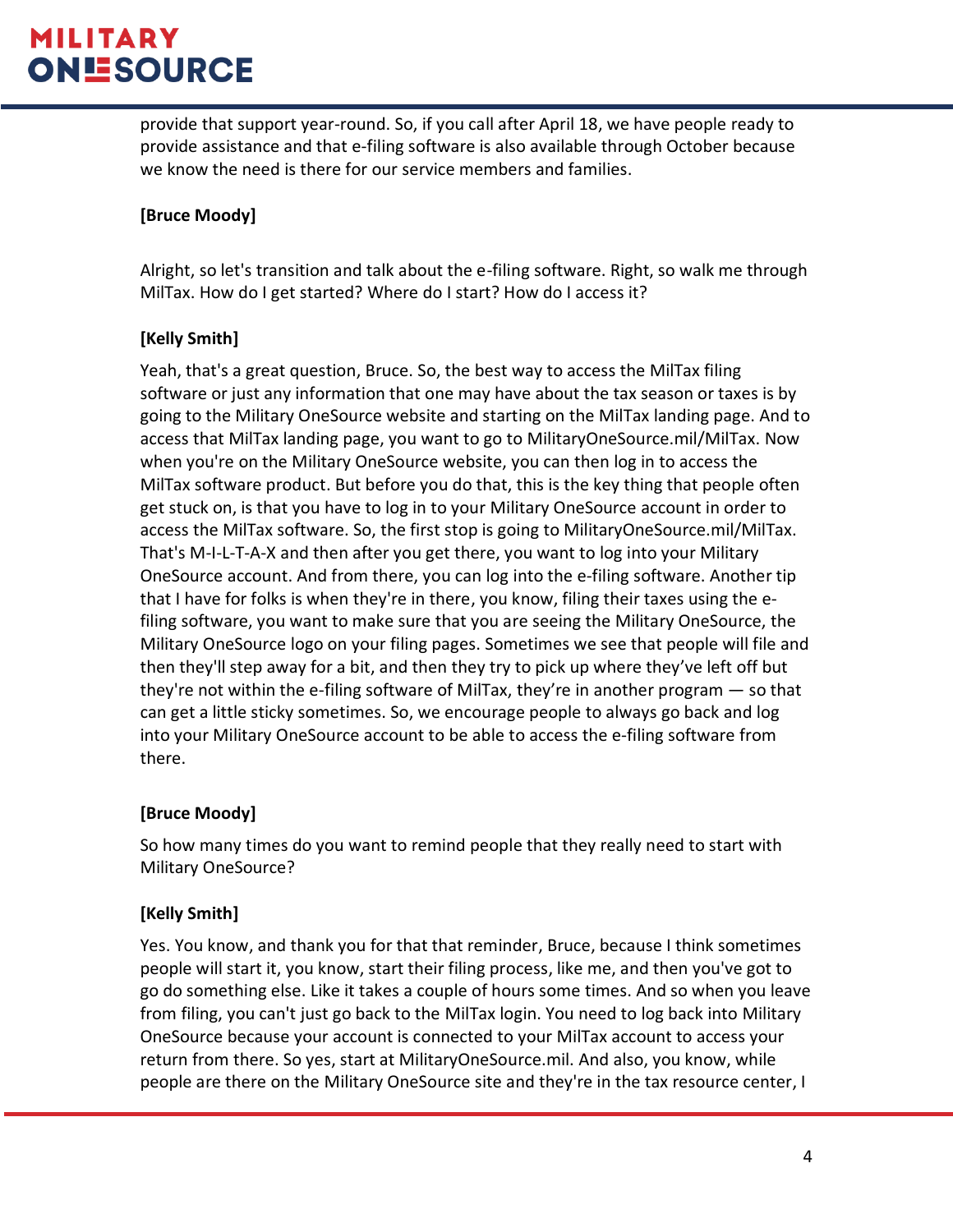mean, there's tons of information there — tips and strategies and updates for this year's tax laws, resources to IRS.gov. So, there's a wealth of information there as well that folks can access when they're on the Military OneSource page within the tax resource center.

# **[Bruce Moody]**

So all that that you're describing, all that stuff that's on the website is why traffic to the website just goes through the roof this time of year for Military OneSource. Do you know, I'm going to ask you for a number. Do you know how many people have used MilTax?

# **[Kelly Smith]**

Yes, Bruce. So you know, interesting enough our numbers for the filing of MilTax has gone over and increased every year. And I say that because partially there has been some shift across the military community when it comes to being able to access VITA locations. I know that several people file within VITA locations, but MilTax is another resource that people can utilize and kind of put the demographic of our military community. We have several young soldiers and maybe not even young. We have some more seasoned folks that are savvy with technology and like to utilize their phones and file their taxes. So every year, especially last year, we saw a huge upcrease in the filing of taxes. Well over 200,000 users utilized MilTax to file their taxes, if you can believe that Bruce.

# **[Bruce Moody]**

I'm still trying to believe somebody filing their taxes from their phone, but … (laugh).

# **[Kelly Smith]**

Well you know, and I think that might be and I can't confirm, but last year and I don't know this number, I do not have, but we saw a huge uptick in filers utilizing MilTax to file their taxes strictly on their mobile device. Um, now I'm a little bit older so I like to use a computer and have all my papers laid out, but I am just thankful that we have the resource to provide to service members in the way that they need it. So if they want to file their file their taxes via MilTax on their cell phone absolutely have at it. So that's just, you know, a great option. We want people to know that they have options when it comes to filing.

# **[Bruce Moody]**

Okay, here's an option for you or I'm asking if this option is available. Say I want to use a tax consultant. I want to work with a tax consultant but I don't necessarily want to file through MilTax. Can I just work with a tax consultant?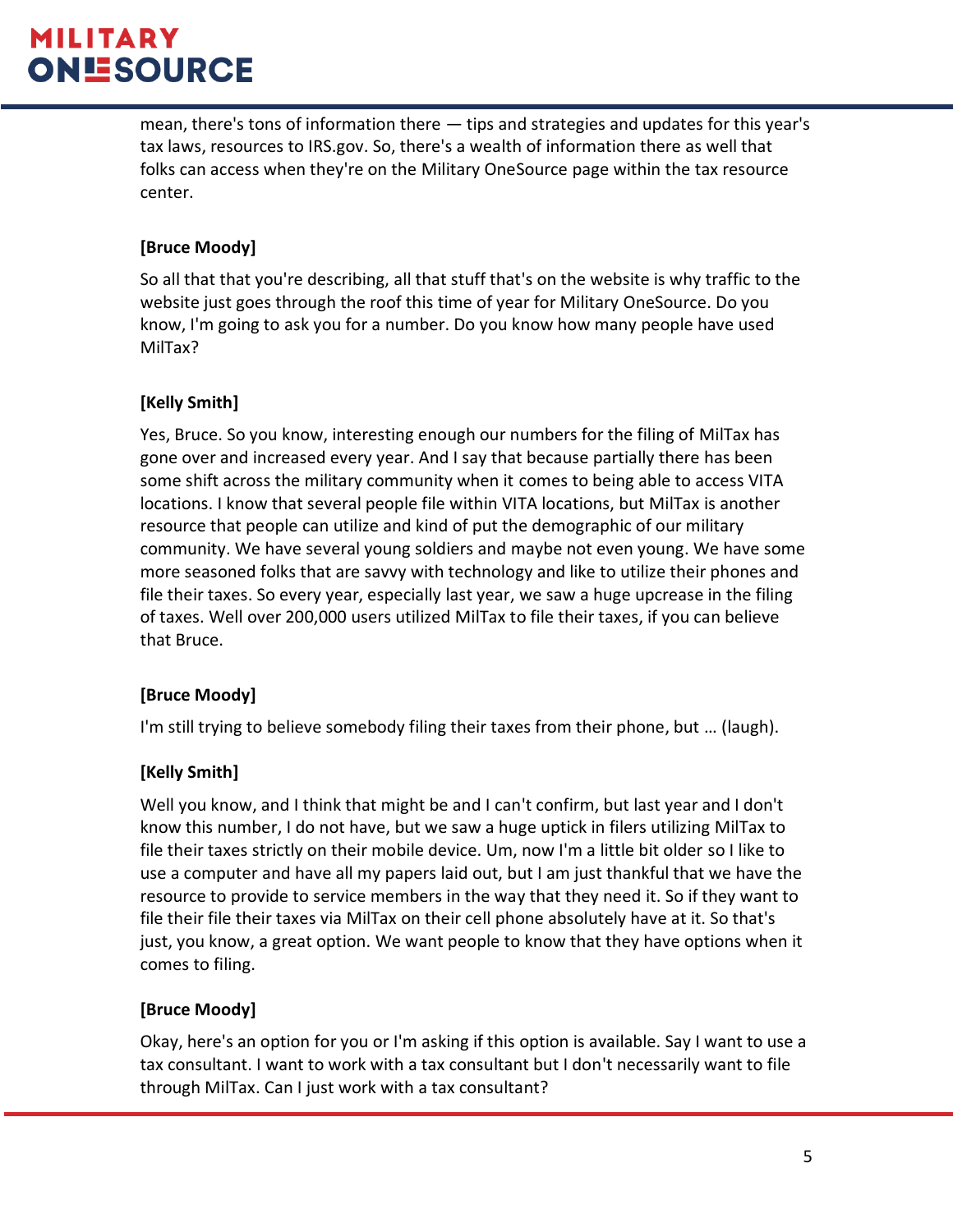# **[Kelly Smith]**

Yes, you can. You don't have to file your taxes utilizing the MilTax e-filing software in order to talk with a MilTax consultant. We know that our service members and families have many options when it comes to filing their taxes, so they don't necessarily have to use the MilTax e-filing software even though we really would love for them to. But you can call Military OneSource and speak with a tax consultant regardless of your filing status. They are there to provide you assistance either way.

# **[Bruce Moody]**

All right, Kelly, last question. Taxes can be stressful. You are the program manager for Military OneSource which offers military or non-medical counseling. So, give me a quick pitch for what Military OneSource has to offer for stressed out tax filers.

# **[Kelly Smith]**

Yeah, you know Bruce, you mentioned non-medical counseling. We have a team, actually thousands of providers, within our Military OneSource network that are able to provide non-medical counseling, also known as counseling for a layman's term, for everyday stressors that our families may be facing. And we know that our families and service members, given the current environment with all that's happening in this world, might be a little stressed. And so you add taxes on top of that, you can get a little wonky sometimes. And so our service providers, our Military OneSource non-medical counselors are available to provide counseling for up to 12 sessions per issue, whether that's over the phone, whether that's face-to-face in your community, whether that's via a video chat. There are options when it comes to talking with someone about the stressors that families may be feeling during this time and it doesn't have to be necessarily about taxes. It could be about any everyday issue. It is designed to be shortterm and solution focused. And so if you're feeling a little bit overwhelmed, by all means Military OneSource is able to provide that support as well.

#### **[Bruce Moody]**

I understand. All right. And uh, and again, we'll get the link and the phone number in this episode's notes. Kelly Smith, thank you so much for joining us today.

#### **[Kelly Smith]**

Thank you, Bruce, so much.

# **[Bruce Moody]**

So, in an upcoming episode of the Military OneSource podcast, we're going to speak with Susan Mitchell. She is the executive director of the Armed Forces Tax Counsel and she and I are going to get into some of the recent changes to tax law and how they